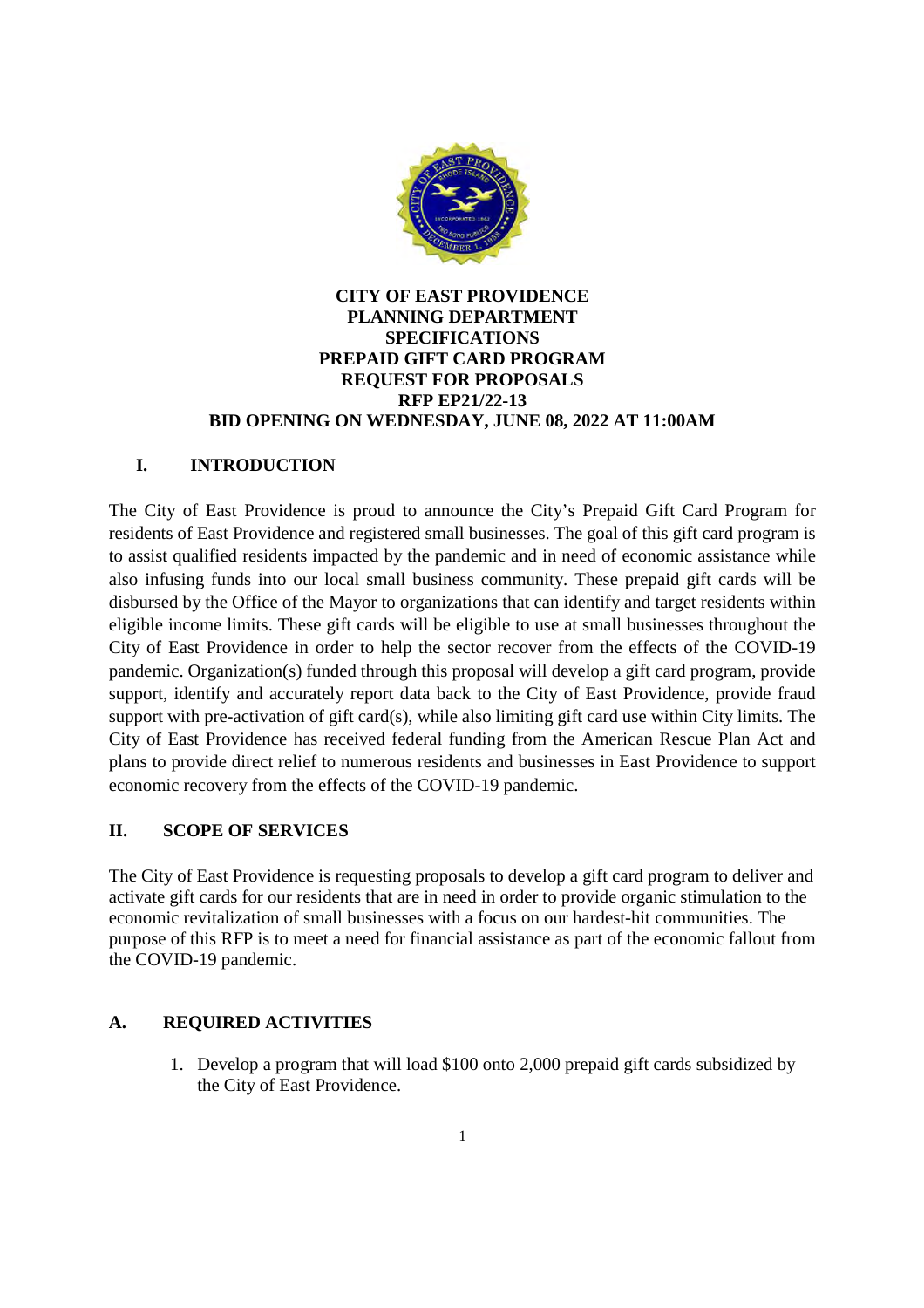- 2. All gift cards must require activation using the email, phone number, and address of the resident who plans to use the funds.
- 3. Ensure that only one card is activated for one person per household.
- 4. All gift cards must be limited to East Providence businesses only.
- 5. All gift cards cannot be used at East Providence liquor stores, gun stores or adult erotic retailer shops.
- 6. Track spending trends and provide reports monthly to the Office of the Mayor.
- 7. Gift card customization
- 8. Insure gift card expiration after inactivity. Funds must be refunded to the City of East Providence if not used by 12/31/2022.

## $\mathbf{B}$ . **DELIVERABLES**

1. Mockups of the program, and the activation process for the residents.

# III. **TIMETABLE FOR COMPLETION**

1. A timetable shall be included for each of the above-referenced project components.

### IV. **RESPONSE TO RFP**

Each firm shall submit a package consisting of four (4) copies of proposals to East Providence City Hall, Controllers Office, Room 103, Attn: Luis Olmo, Acting Procurement Specialist, 145 Taunton Ave., East Providence, RI 02914 no later than WEDNESDAY, JUNE 08, 2022 AT 11:00AM. Packages shall contain the following as a minimum.

- 1. Detailed description of the respondents' approach and methodology to institute the project as outlined within this Request for Proposal.
- 2. A description of the firm's background and relevant experience and qualifications and any other information of interest relative to similar type projects.
- 3. A description of the background and experience of the designated project manager and other personnel who will actually be assigned to this project; as well as a detailed description of the function of each designated participant and their projected individual time commitments with specific line items.
- 4. References, especially for similar projects, and any other information the proposer deems pertinent are to be included.
- 5. Fee proposal itemized.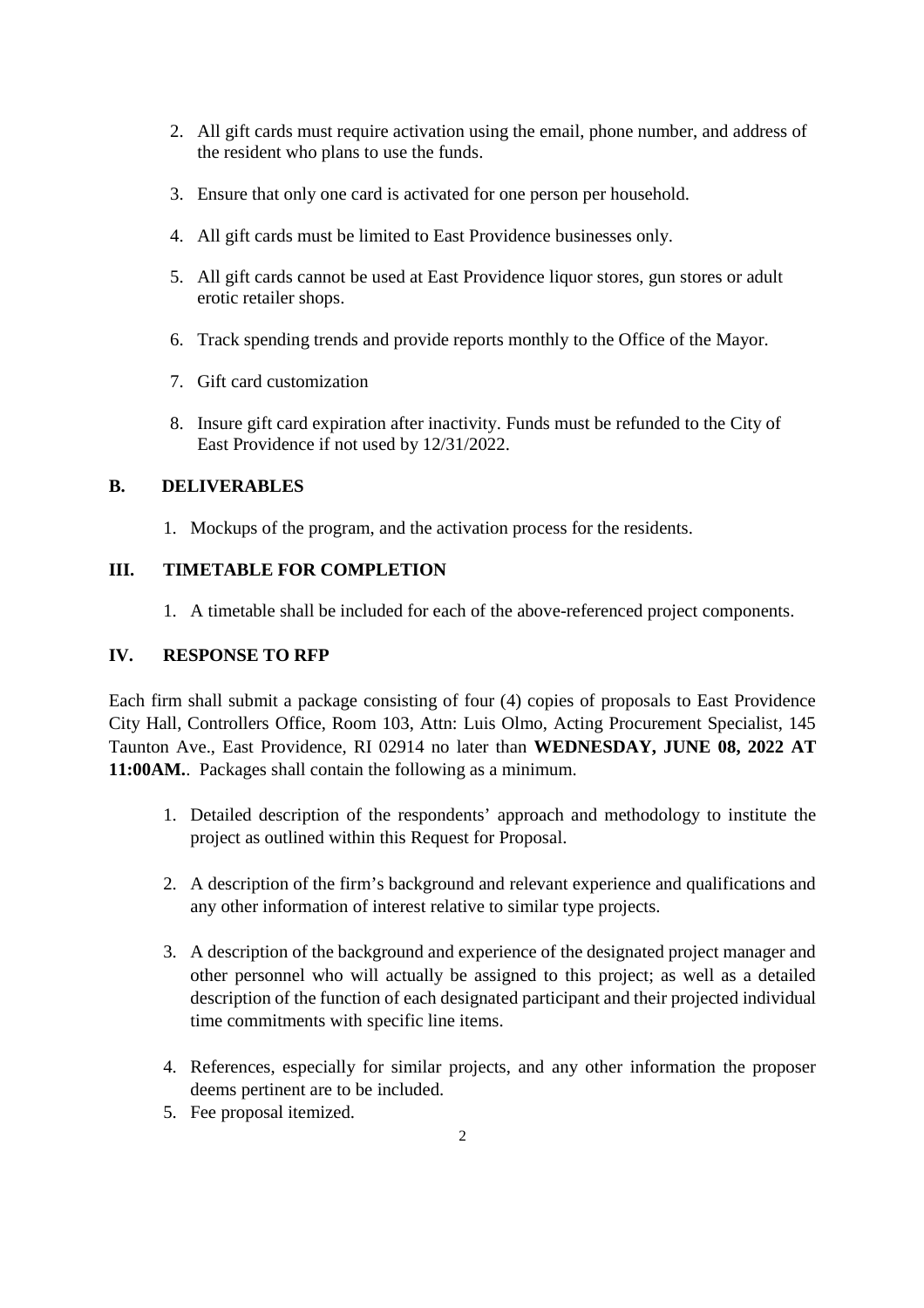- 6. Timeline with benchmarks.
- 7. Business address, including city, state, zip code and phone/fax number.
- 8. If not incorporated, name of owner(s).
- 9. Have you ever defaulted on an agreement? If so, where and why?
- 10. Are you currently listed on the federal contractor disbarred list?
- 11. Name and phone numbers of three (3) references and description of work done for them.

#### $V_{\bullet}$ **SELECTION PROCESS AND CRITERIA**

Proposals will be reviewed by the City. Responses will be evaluated on the basis of the relative merits of the firm, experience with similar projects, references, and the competitiveness of the fee. The following criteria, not listed in order of priority will be used to evaluate each firm's proposal:

1. Company Qualifications and Experience

Work on projects of comparable types. Proposals must clearly demonstrate full knowledge, understanding, and experience in the methods, techniques and guidelines required for the performance of the required work. All elements within this factor are of equal importance.

2. Personnel Qualifications and Availability

Specialized experience is required of the project personnel proposed to undertake the work assignments. Proposal must clearly demonstrate the capability, academic background, training, certifications and experience of the proposed personnel. The availability of the proposed staff is also of critical importance and must be demonstrated. Specific project experience relevant to this scope of work must be demonstrated, as well as specific company experience.

3. Performance Record of Firm Similarity of past projects of references and the level of satisfaction expressed by them. Ability to complete the projects on time and within budget.

#### VI. **GENERAL CONDITIONS**

- 1. The City reserves the right to reject any and all proposal packages, to waive any informality, and request interviews with consultants.
- 2. The City reserves the right to accept all or part of any proposal and to negotiate a contract for services and costs with the selected consultant.